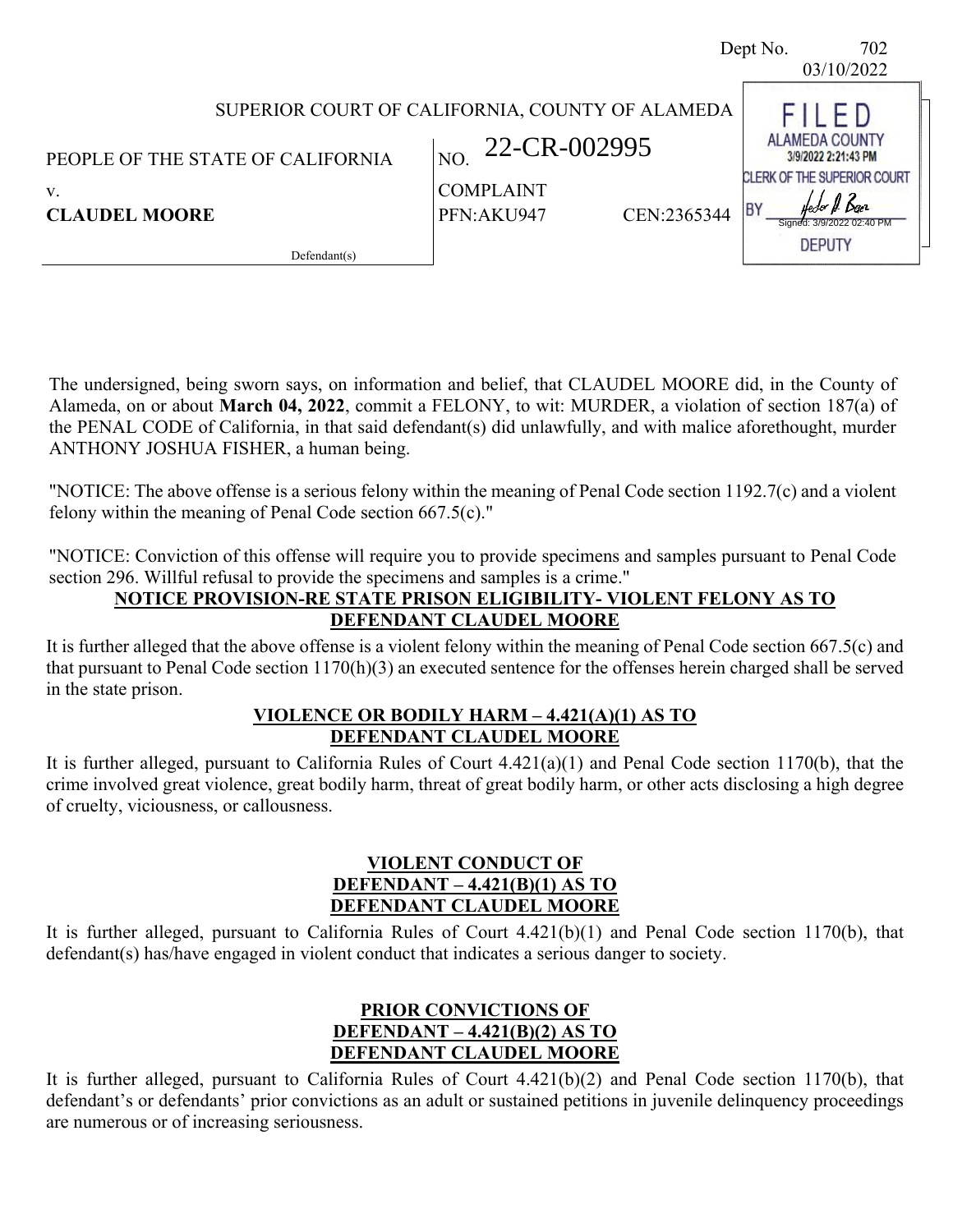### **PRIOR TERM IN PRISON OR COUNTY JAIL – 4.421(B)(3) AS TO DEFENDANT CLAUDEL MOORE**

It is further alleged, pursuant to California Rules of Court 4.421(b)(3) and Penal Code section 1170(b), that defendant(s) has/have served a prior term in prison or county jail under section 1170(h).

# **DEFENDANT ARMED OR USED A WEAPON – 4.421(A)(2) AS TO DEFENDANT CLAUDEL MOORE**

It is further alleged, pursuant to California Rules of Court 4.421(a)(2) and Penal Code section 1170(b), that defendant(s) was armed with or used a weapon at the time of the commission of the crime.

# **SPEC ALLEG-PERSONAL AND INTENTIONAL DISCHARGE OF A FIREARM, GBI AS TO DEFENDANT CLAUDEL MOORE**

It is further alleged as to the above count that said CLAUDEL MOORE personally and intentionally discharged a firearm, and caused great bodily injury and death to ANTHONY JOSHUA FISHER within the meaning of Penal Code sections 12022.7(a) and 12022.53(d). It is further alleged that defendant personally inflicted great bodily injury on another person within the meaning of Penal Code section 12022.7. It is further alleged that said defendant personally and intentionally discharged a firearm within the meaning of Penal Code section 12022.53(c). It is further alleged that said personally used a firearm within the meaning of Penal Code sections 12022.5(a) and 12022.53(b). It is further alleged that probation shall not be granted to said defendant pursuant to Penal Code section 1203.06(a) and 12022.53(g).

# **SPECIAL ALLEGATION-GREAT BODILY INJURY AS TO DEFENDANT CLAUDEL MOORE**

It is further alleged that the said defendant is ineligible for probation in that in the commission of the above offense the said defendant personally inflicted great bodily injury upon ANTHONY JOSHUA FISHER, not an accomplice to the above offense, within the meaning of Penal Code Section 1203.075.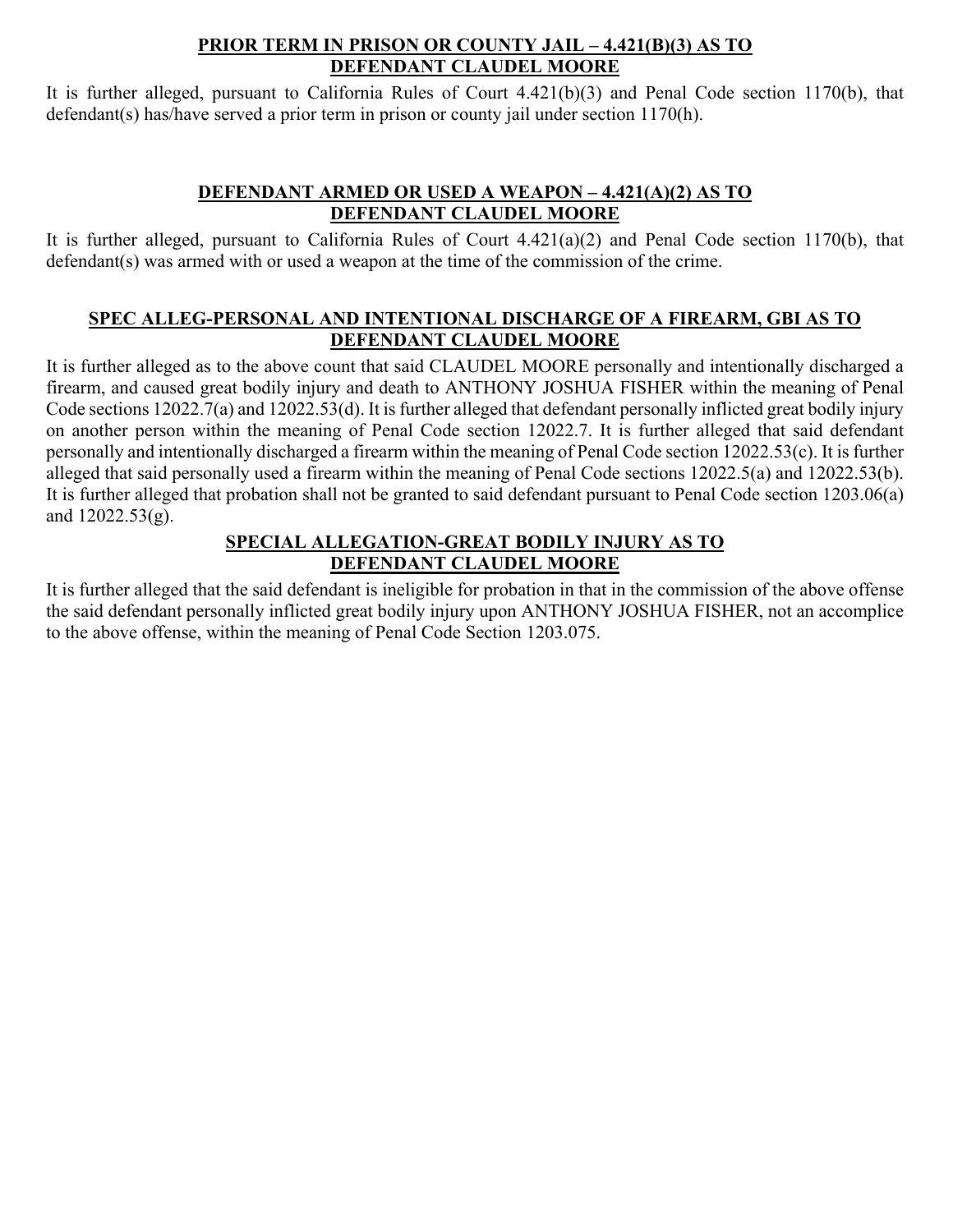#### **SECOND COUNT**

The undersigned further deposes and says on information and belief, that said CLAUDEL MOORE did, in the County of Alameda, on or about **March 04, 2022**, commit a FELONY, to wit: POSSESSION OF FIREARM BY A FELON - PRIOR(S), a violation of section 29800(a)(1) of the PENAL CODE of California, in that said defendant(s) did unlawfully own, purchase, receive, possess and have custody and control of a firearm, the said defendant having theretofore been duly and legally convicted of a felony or felonies, to wit:

| Case Number | Offense                   | Offense Date Conviction Date County |                    | <b>State</b> |
|-------------|---------------------------|-------------------------------------|--------------------|--------------|
| H18295      | PC 459 F                  | 08/18/1993                          | <b>ALAMEDA</b>     | CA           |
| 70319B      | PC 211 F                  | 07/18/1980                          | <b>ALAMEDA</b>     | CA           |
| 20440       | PC 4530(b) $F$            | 04/30/1981                          | <b>TUOLUMNE</b>    | CA           |
| A810791     | HS 11351 F                | 06/01/1987                          | <b>LOS ANGELES</b> | CA           |
|             | LA002268-01 HS 11352(a) F | 02/21/1990                          | <b>LOS ANGELES</b> | CA           |
| CR37135     | PC 4501.5 F               | 02/11/1991                          | <b>RIVERSIDE</b>   | CA           |
| 98CR0596    | PC 4573 F                 | 05/31/2001                          | <b>AMADOR</b>      | CA           |
| 98CR0596    | HS 11352(a) F             | 05/31/2001                          | <b>AMADOR</b>      | CA           |
| CRF11113    | PC 4573.6(a) F            | 08/18/2003                          | <b>TUOLUMNE</b>    | CA           |
| F000389814  | PC 4573.6(a) F            | 07/09/2007                          | SAN LUIS OBISPO CA |              |
| F000389814  | HS $11359(c)(2) F$        | 07/09/2007                          | SAN LUIS OBISPO CA |              |
| F000389814  | PC 4501.5 F               | 07/09/2007                          | SAN LUIS OBISPO CA |              |
| F000389814  | PC 69 F                   | 07/09/2007                          | SAN LUIS OBISPO CA |              |

### **NOTICE PROVISION-RE STATE PRISON ELIGIBILITY AS TO DEFENDANT CLAUDEL MOORE**

The defendant is hereby notified that the above felony offense is not governed by Penal Code section 1170(h) and that an executed sentence for the offenses herein charged shall be served in the state prison pursuant to Penal Code section 1170.1(a).

### **VIOLENCE OR BODILY HARM – 4.421(A)(1) AS TO DEFENDANT CLAUDEL MOORE**

It is further alleged, pursuant to California Rules of Court 4.421(a)(1) and Penal Code section 1170(b), that the crime involved great violence, great bodily harm, threat of great bodily harm, or other acts disclosing a high degree of cruelty, viciousness, or callousness.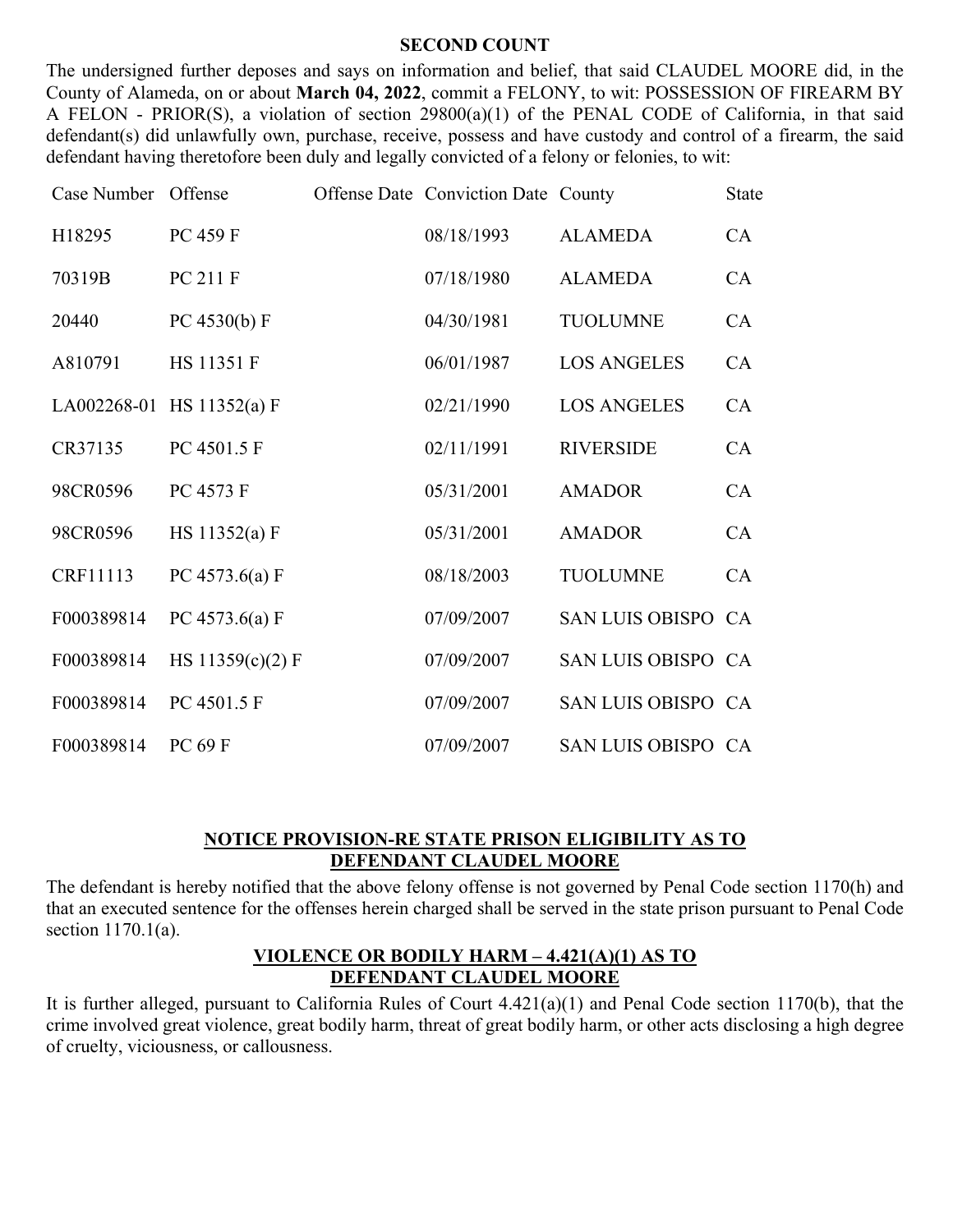### **VIOLENT CONDUCT OF DEFENDANT – 4.421(B)(1) AS TO DEFENDANT CLAUDEL MOORE**

It is further alleged, pursuant to California Rules of Court 4.421(b)(1) and Penal Code section 1170(b), that defendant(s) has/have engaged in violent conduct that indicates a serious danger to society.

# **PRIOR CONVICTIONS OF DEFENDANT – 4.421(B)(2) AS TO DEFENDANT CLAUDEL MOORE**

It is further alleged, pursuant to California Rules of Court 4.421(b)(2) and Penal Code section 1170(b), that defendant's or defendants' prior convictions as an adult or sustained petitions in juvenile delinquency proceedings are numerous or of increasing seriousness.

### **PRIOR TERM IN PRISON OR COUNTY JAIL – 4.421(B)(3) AS TO DEFENDANT CLAUDEL MOORE**

It is further alleged, pursuant to California Rules of Court 4.421(b)(3) and Penal Code section 1170(b), that defendant(s) has/have served a prior term in prison or county jail under section 1170(h).

# **DEFENDANT ARMED OR USED A WEAPON – 4.421(A)(2) AS TO DEFENDANT CLAUDEL MOORE**

It is further alleged, pursuant to California Rules of Court 4.421(a)(2) and Penal Code section 1170(b), that defendant(s) was armed with or used a weapon at the time of the commission of the crime.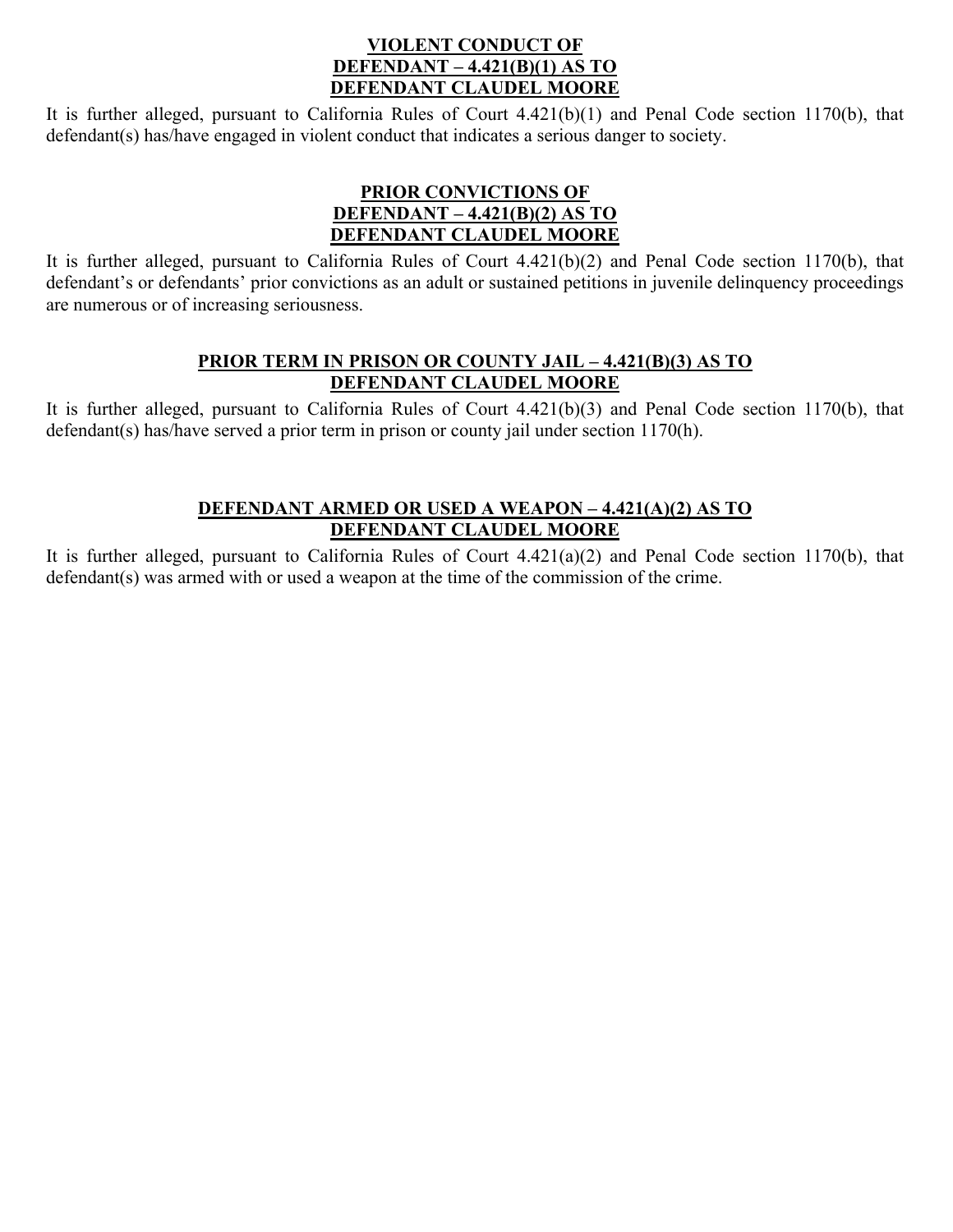#### **THIRD COUNT**

The undersigned further deposes and says on information and belief, that said CLAUDEL MOORE did, in the County of Alameda, on or about **March 08, 2022**, commit a FELONY, to wit: POSSESSION OF AMMUNITION BY PROHIBITED PERSON, a violation of section 30305(a)(1) of the PENAL CODE of California, in that said defendant(s) did unlawfully sell own, possess and have under control ammunition and reloaded ammunition. It is further alleged that the defendant is prohibited from owning or possessing a firearm under Chapter 2 (commencing with Section 29800) or Chapter 3 (commencing with Section 29900) of Division 9, Title 4, Part 6 of the Penal Code and sections 8100 and 8103 of the Welfare and Institutions Code, having been previously convicted of the following offense(s):

| Case Number Offense |                           | Offense Date Conviction Date County |                    | <b>State</b> |
|---------------------|---------------------------|-------------------------------------|--------------------|--------------|
| H18295              | PC 459 F                  | 08/18/1993                          | <b>ALAMEDA</b>     | CA           |
| 70319B              | PC 211 F                  | 07/18/1980                          | <b>ALAMEDA</b>     | CA           |
| 20440               | PC 4530(b) F              | 04/30/1981                          | <b>TUOLUMNE</b>    | CA           |
| A810791             | <b>HS 11351 F</b>         | 06/01/1987                          | <b>LOS ANGELES</b> | CA           |
|                     | LA002268-01 HS 11352(a) F | 02/21/1990                          | <b>LOS ANGELES</b> | CA           |
| CR37135             | PC 4501.5 F               | 02/11/1991                          | <b>RIVERSIDE</b>   | CA           |
| 98CR0596            | PC 4573 F                 | 05/31/2001                          | <b>AMADOR</b>      | CA           |
| 98CR0596            | HS 11352(a) F             | 05/31/2001                          | <b>AMADOR</b>      | CA           |
| CRF11113            | PC 4573.6(a) F            | 08/18/2003                          | <b>TUOLUMNE</b>    | CA           |
| F000389814          | PC 4573.6(a) F            | 07/09/2007                          | SAN LUIS OBISPO CA |              |
| F000389814          | HS $11359(c)(2) F$        | 07/09/2007                          | SAN LUIS OBISPO CA |              |
| F000389814          | PC 4501.5 F               | 07/09/2007                          | SAN LUIS OBISPO CA |              |
| F000389814          | PC 69 F                   | 07/09/2007                          | SAN LUIS OBISPO CA |              |

### **NOTICE PROVISION-RE STATE PRISON ELIGIBILITY AS TO DEFENDANT CLAUDEL MOORE**

The defendant is hereby notified that the above felony offense is not governed by Penal Code section 1170(h) and that an executed sentence for the offenses herein charged shall be served in the state prison pursuant to Penal Code section 1170.1(a).

## **PRIOR CONVICTIONS OF DEFENDANT – 4.421(B)(2) AS TO DEFENDANT CLAUDEL MOORE**

It is further alleged, pursuant to California Rules of Court 4.421(b)(2) and Penal Code section 1170(b), that defendant's or defendants' prior convictions as an adult or sustained petitions in juvenile delinquency proceedings are numerous or of increasing seriousness.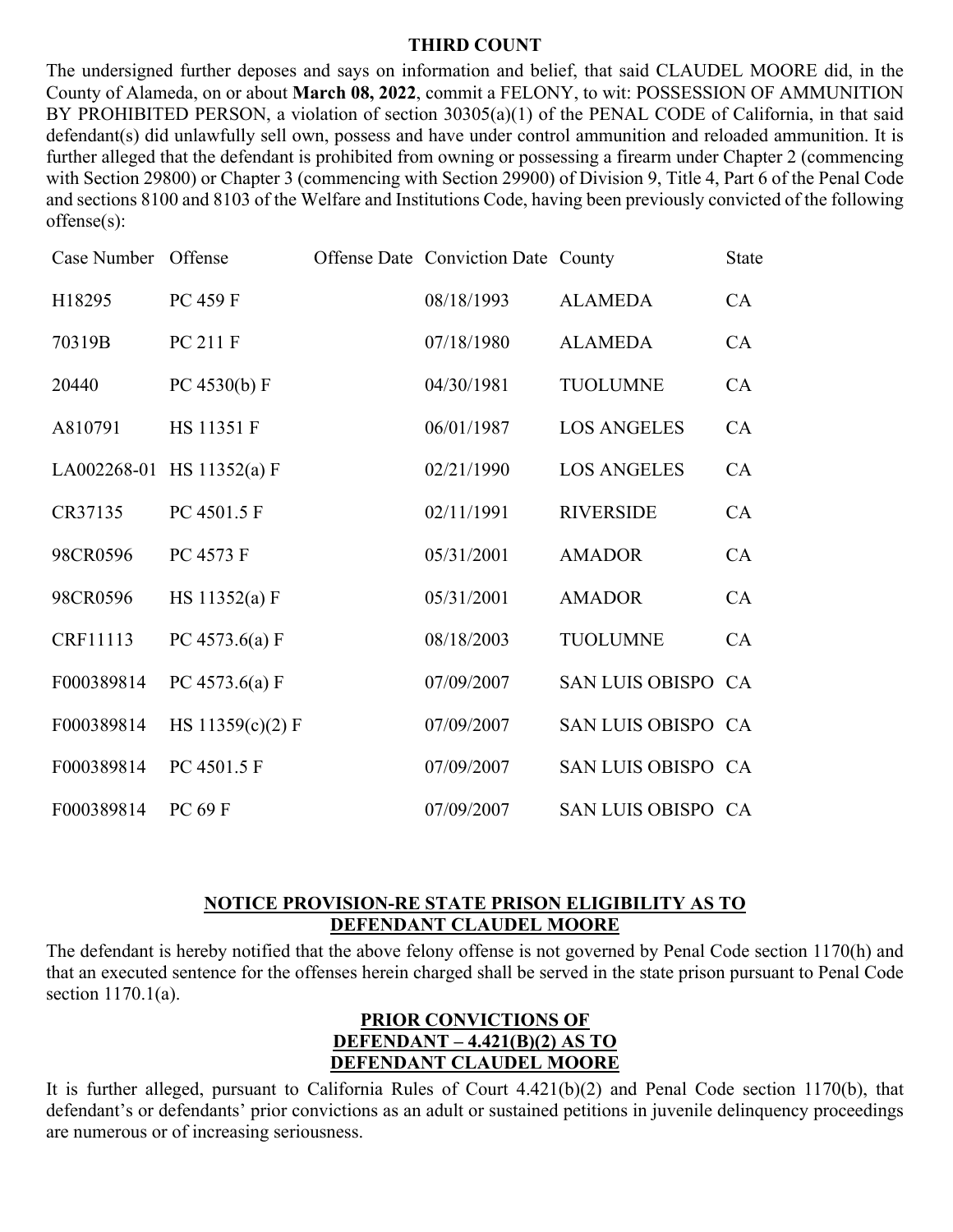## **PRIOR TERM IN PRISON OR COUNTY JAIL – 4.421(B)(3) AS TO DEFENDANT CLAUDEL MOORE**

It is further alleged, pursuant to California Rules of Court 4.421(b)(3) and Penal Code section 1170(b), that defendant(s) has/have served a prior term in prison or county jail under section 1170(h).

# **FIRST PRIOR CONVICTION AS TO DEFENDANT CLAUDEL MOORE**

The undersigned further alleges that before the commission of the offense specified above, said defendant CLAUDEL MOORE, on or about August 18, 1993, was convicted in the Superior Court of the State of California, in and for the COUNTY of ALAMEDA, of the crime of a Felony, to wit: FIRST DEGREE RESIDENTIAL BURGLARY, a violation of section 459 of the PENAL CODE of California, and received a Prison term therefor.

# **NOTICE PROVISION-RE STATE PRISON - VIOLENT/SERIOUS FELONY PRIOR AS TO DEFENDANT CLAUDEL MOORE**

The defendant is hereby notified that the above felony conviction is for a violent felony within the meaning of Penal Code section 667.5(c) and a serious felony within the meaning of Penal Code section 1192.7(c). Accordingly, an executed sentence for the present felony charges shall be served in the state prison pursuant to Penal Code section  $1170(h)(3)$ .

# **SPECIAL ALLEGATION- 2 STRIKES (ONE PRIOR) AS TO DEFENDANT CLAUDEL MOORE**

It is further alleged as to all charged counts that, having suffered the above prior conviction, defendant must be sentenced pursuant to Penal Code sections  $1170.12(c)(1)$  and  $667(e)(1)$ . It is further alleged that defendant is ineligible for probation pursuant to Penal Code sections 1170.12(a) and 667(c).

## **SECOND PRIOR CONVICTION AS TO DEFENDANT CLAUDEL MOORE**

The undersigned further alleges that before the commission of the offense specified above, said defendant CLAUDEL MOORE, on or about July 18, 1980, was convicted in the Superior Court of the State of California, in and for the COUNTY of ALAMEDA, of the crime of a Felony, to wit: SECOND DEGREE ROBBERY, a violation of section 211 of the PENAL CODE of California, and received a Prison term therefor.

# **NOTICE PROVISION-RE STATE PRISON - VIOLENT/SERIOUS FELONY PRIOR AS TO DEFENDANT CLAUDEL MOORE**

The defendant is hereby notified that the above felony conviction is for a violent felony within the meaning of Penal Code section 667.5(c) and a serious felony within the meaning of Penal Code section 1192.7(c). Accordingly, an executed sentence for the present felony charges shall be served in the state prison pursuant to Penal Code section  $1170(h)(3)$ .

# **SPECIAL ALLEGATION- 2 STRIKES (ONE PRIOR) AS TO DEFENDANT CLAUDEL MOORE**

It is further alleged as to all charged counts that, having suffered the above prior conviction, defendant must be sentenced pursuant to Penal Code sections  $1170.12(c)(1)$  and  $667(e)(1)$ . It is further alleged that defendant is ineligible for probation pursuant to Penal Code sections 1170.12(a) and 667(c).

# **THIRD PRIOR CONVICTION AS TO DEFENDANT CLAUDEL MOORE**

The undersigned further alleges that before the commission of the offense specified above, said defendant CLAUDEL MOORE, on or about April 30, 1981, was convicted in the Superior Court of the State of California, in and for the COUNTY of TUOLUMNE, of the crime of a Felony, to wit: ESCAPE FROM CUSTODY, a violation of section 4530(b) of the PENAL CODE of California, and received a Prison term therefor.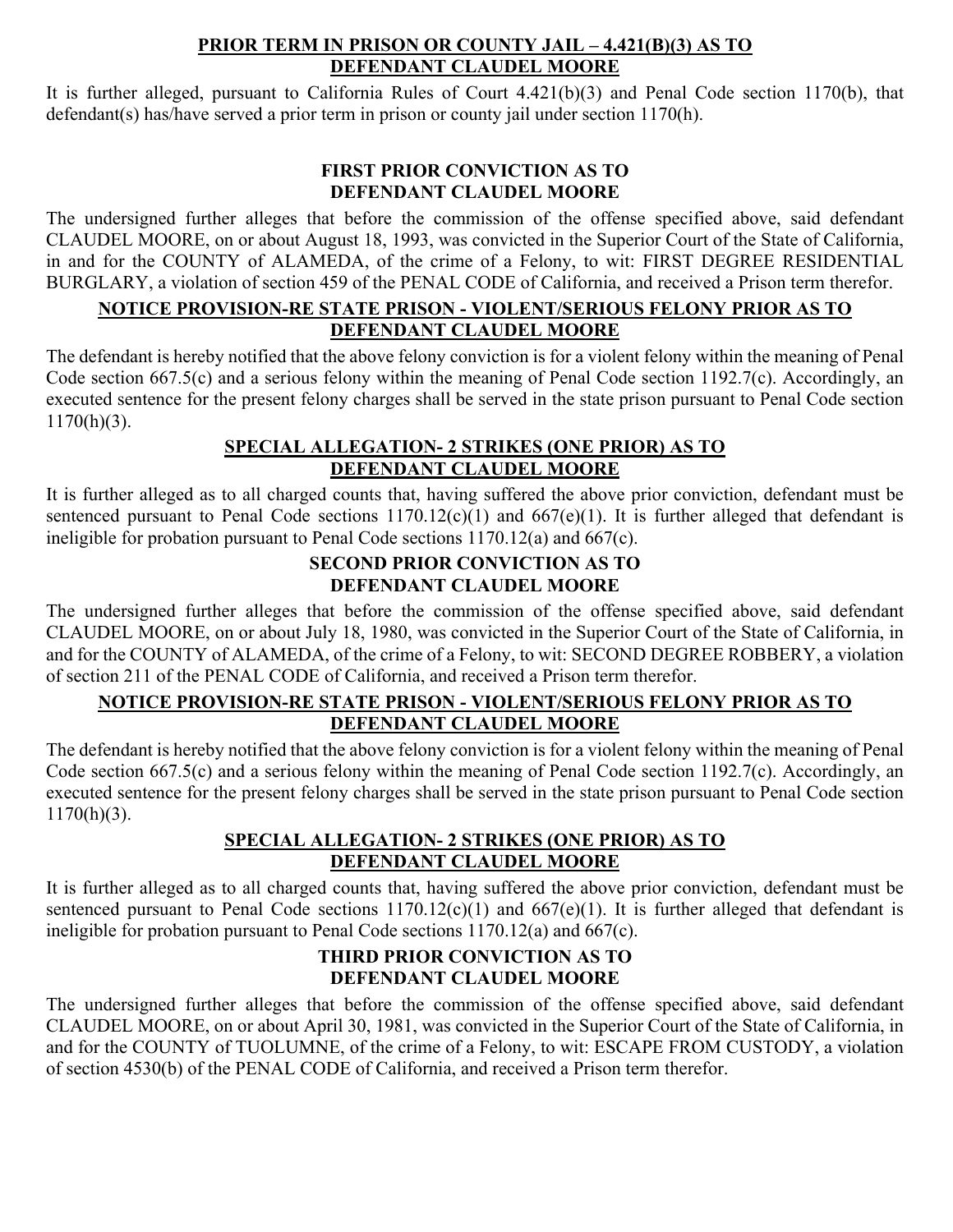#### **FOURTH PRIOR CONVICTION AS TO DEFENDANT CLAUDEL MOORE**

The undersigned further alleges that before the commission of the offense specified above, said defendant CLAUDEL MOORE, on or about June 01, 1987, was convicted in the Superior Court of the State of California, in and for the COUNTY of LOS ANGELES, of the crime of a Felony, to wit: POSSESSION FOR SALE OF A CONTROLLED SUBSTANCE, a violation of section 11351 of the HEALTH AND SAFETY CODE of California, and received a Prison term therefor.

### **FIFTH PRIOR CONVICTION AS TO DEFENDANT CLAUDEL MOORE**

The undersigned further alleges that before the commission of the offense specified above, said defendant CLAUDEL MOORE, on or about February 21, 1990, was convicted in the Superior Court of the State of California, in and for the COUNTY of LOS ANGELES, of the crime of a Felony, to wit: SALE/OFFER TO SELL CONTROLLED SUBSTANCE, a violation of section 11352(a) of the HEALTH AND SAFETY CODE of California, and received a Prison term therefor.

### **SIXTH PRIOR CONVICTION AS TO DEFENDANT CLAUDEL MOORE**

The undersigned further alleges that before the commission of the offense specified above, said defendant CLAUDEL MOORE, on or about February 11, 1991, was convicted in the Superior Court of the State of California, in and for the COUNTY of RIVERSIDE, of the crime of a Felony, to wit: BATTERY ON NON-CONFINED PERSON BY PRISONER, a violation of section 4501.5 of the PENAL CODE of California, and received a Prison term therefor.

### **SEVENTH PRIOR CONVICTION AS TO DEFENDANT CLAUDEL MOORE**

The undersigned further alleges that before the commission of the offense specified above, said defendant CLAUDEL MOORE, on or about May 31, 2001, was convicted in the Superior Court of the State of California, in and for the COUNTY of AMADOR, of the crime of a Felony, to wit: BRING DRUGS INTO A JAIL, a violation of section 4573 of the PENAL CODE of California, and received a Prison term therefor.

## **EIGHTH PRIOR CONVICTION AS TO DEFENDANT CLAUDEL MOORE**

The undersigned further alleges that before the commission of the offense specified above, said defendant CLAUDEL MOORE, on or about May 31, 2001, was convicted in the Superior Court of the State of California, in and for the COUNTY of AMADOR, of the crime of a Felony, to wit: SALE/OFFER TO SELL CONTROLLED SUBSTANCE, a violation of section 11352(a) of the HEALTH AND SAFETY CODE of California, and received a Prison term therefor.

### **NINTH PRIOR CONVICTION AS TO DEFENDANT CLAUDEL MOORE**

The undersigned further alleges that before the commission of the offense specified above, said defendant CLAUDEL MOORE, on or about August 18, 2003, was convicted in the Superior Court of the State of California, in and for the COUNTY of TUOLUMNE, of the crime of a Felony, to wit: POSSESSION OF ILLEGAL SUBSTANCES IN A JAIL FACILITY, a violation of section 4573.6(a) of the PENAL CODE of California, and received a Prison term therefor.

### **TENTH PRIOR CONVICTION AS TO DEFENDANT CLAUDEL MOORE**

The undersigned further alleges that before the commission of the offense specified above, said defendant CLAUDEL MOORE, on or about July 09, 2007, was convicted in the Superior Court of the State of California, in and for the COUNTY of SAN LUIS OBISPO, of the crime of a Felony, to wit: POSSESSION OF ILLEGAL SUBSTANCES IN A JAIL FACILITY, a violation of section 4573.6(a) of the PENAL CODE of California, and received a Prison term therefor.